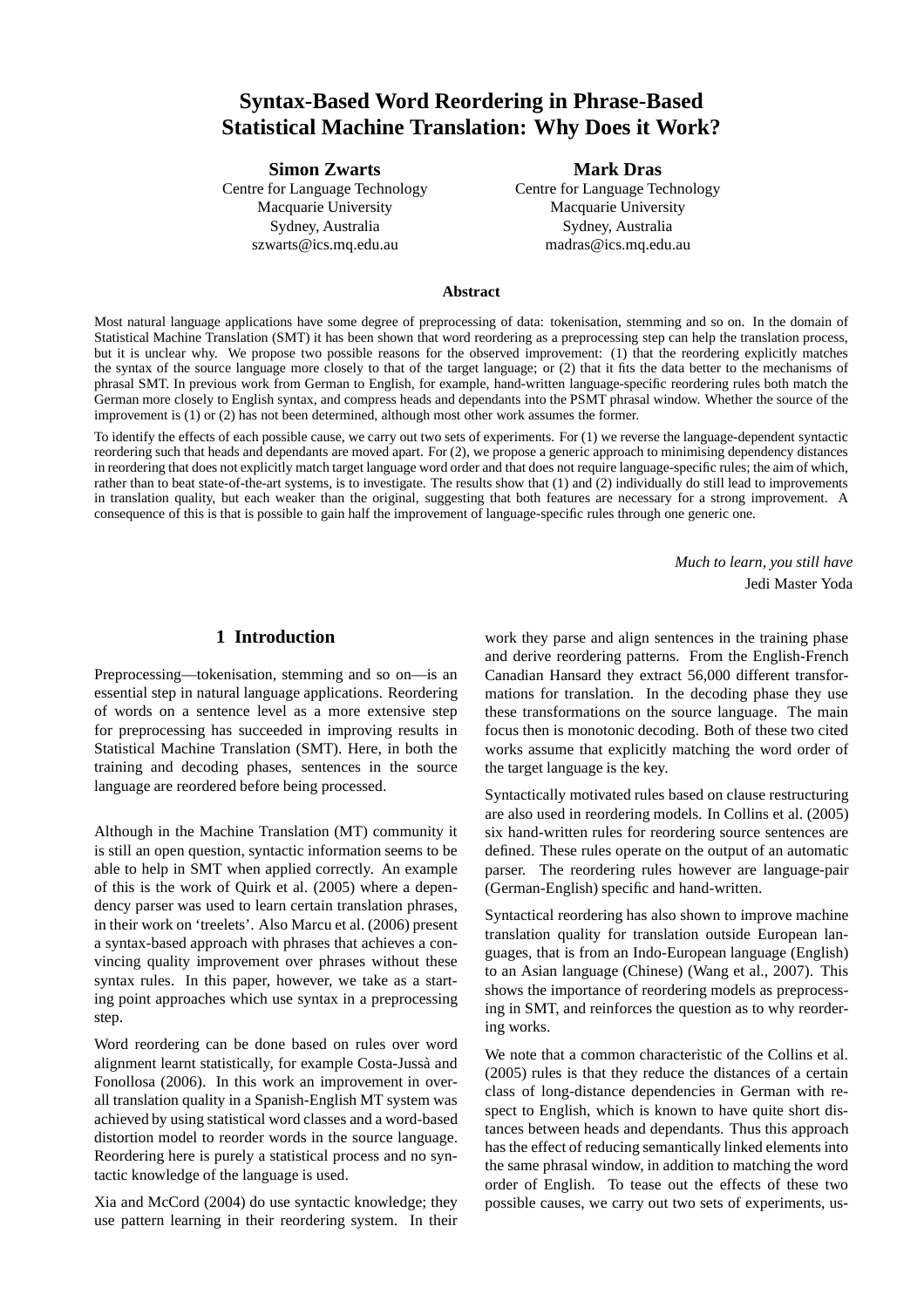ing Dutch and English as our languages. First we replicate Collins et al. work for Dutch to English, just to use as our starting point. Then to test the effect of matching word order only, we reverse the long distance reordering rules, consequently moving heads and dependants apart while matching word order. To reverse the distance we switch language pair. Since we have found that Dutch has longer dependency distances on average, by going from English to Dutch we reverse the reordering rule with regard to the length of dependency lengths. Preferably we would have done it without moving to another language pair (direction), but since we want to conduct our experiments in natural languages, without an artificial long-distancedependency-English as end-product, we need to do this. To test the effect of reducing head dependency distance without explicitly matching word order, we describe a reordering based on minimising head dependant distances, an idea we proposed in Zwarts and Dras (2006), and apply this to Dutch-English translation. We note that minimising of dependency distances is a general principle appearing in a number of guises in psycholinguistics, for example the work of Hawkins (1990). In this paper we exploit this idea to develop one general syntactically motivated reordering rule subsuming those of Collins et al. (2005).

The article is structured as follows: in section 2 we give some background on previous work of word reordering as preprocessing, on general word ordering in languages. To test the contribution of moving heads and dependants closer, in section 3 we describe an algorithm for minimising dependency distances and then discuss the experiment and results. The experiment to test the contribution of explicit word order matching and its results is described in section 4. The implications of these results are discussed in section 5 which leads to a conclusion in section 6.

# **2 Clause Restructuring**

Collins et al. (2005) describe reordering based on a dependency parse of the source sentence. In their approach they have defined six hand-written rules for reordering German sentences. In brief, German sentences typically have the tensed verb in second position; infinitives, participles and separable verb particles occur at the end of the sentence. (Dutch, the language we will use, shares these same characteristics.) These six reordering rules are applied sequentially to the German sentence, which is their source language. Three of their rules reorder verbs in the German language, and one rule reorders verb particles. The other two rules reorder the subject and put the German word used in negation in a more English-like position. All their rules are designed to match English word ordering as much as possible. Their approach shows that adding knowledge about syntactic structure can significantly improve the performance of an existing state-of-the-art statistical machine translation system. We note that all of these rules also bring heads and dependants closer together, usually so that they are adjacent.

This idea seems particular well suited for translating from

German to English, as intuition suggests that German has longer head-dependant distances than English. If this were the case, reordering of German, or of a similar language like Dutch with longer dependency distances, would thus move related words together, possible within the phrasal window of phrasal SMT, where their translations are already more likely to be together on the target (English) side, with its shorter dependency distances. To find empirical evidence of this, we calculated all the dependency distances over two languages in the Europarl corpus (Koehn, 2003).

Table 1 shows the percentage of words that are within a distance of n of their head. For  $n = 1$  this is the percentage of words which are adjacent to their head, either directly to the left or to the right. These results are obtained on the same type of text (political extracts) and are based on parser results. (The effects of the parsers used are discussed later in this paper. For Dutch we have also done the counting for human annotated text, which showed little difference from the parser results.)

In the 5 and 10 word ranges, we find in Dutch roughly double the proportion of words which exceed this limit compared to English, increasing for even longer dependencies.

Regarding the work of Collins et al., we suggest two possible sources for the improvement obtained.

**Match target language word order** Although most decoders are capable of generating words in a different order than the source language, usually only simple models are used for this reordering. In Pharaoh (Koehn, 2004), for example, every word reordering between languages is penalised and only the language model can encourage a different order. If we can match the word order of the target language to a certain degree, we might expect an increase in translation quality, because we already have more explicitly used information of what the new word ordering should be.

**Fitting phrase window** The achievement of Phrase-Based SMT (PSMT) (Koehn et al., 2003) was to combine different words into one phrase and treat them as one unit. Yet PSMT only manages to do this if the words all fit together in the same phrase-window. If in a language a pair of words having a dependency relation are further apart, PSMT fails to pick this up: for example, verb particles in German which are distant from the governing verb. If we can identify these long distance dependencies and move these words together into the span of one phrase, PSMT can actually pick up on this and treat it as one unit. This means also that sentences not reordered can have a better translation, because the phrases present in that sentence might have been seen (more) before.

In the remainder of the paper, we will look at the contribution of each possible cause, using the language pair English and Dutch. To test the matching of word order without moving related words into the phrase window, we look at the reverse translation direction, English-Dutch. As there are no readily apparent transformations rules from Dutch to English that require heads and dependants to be moved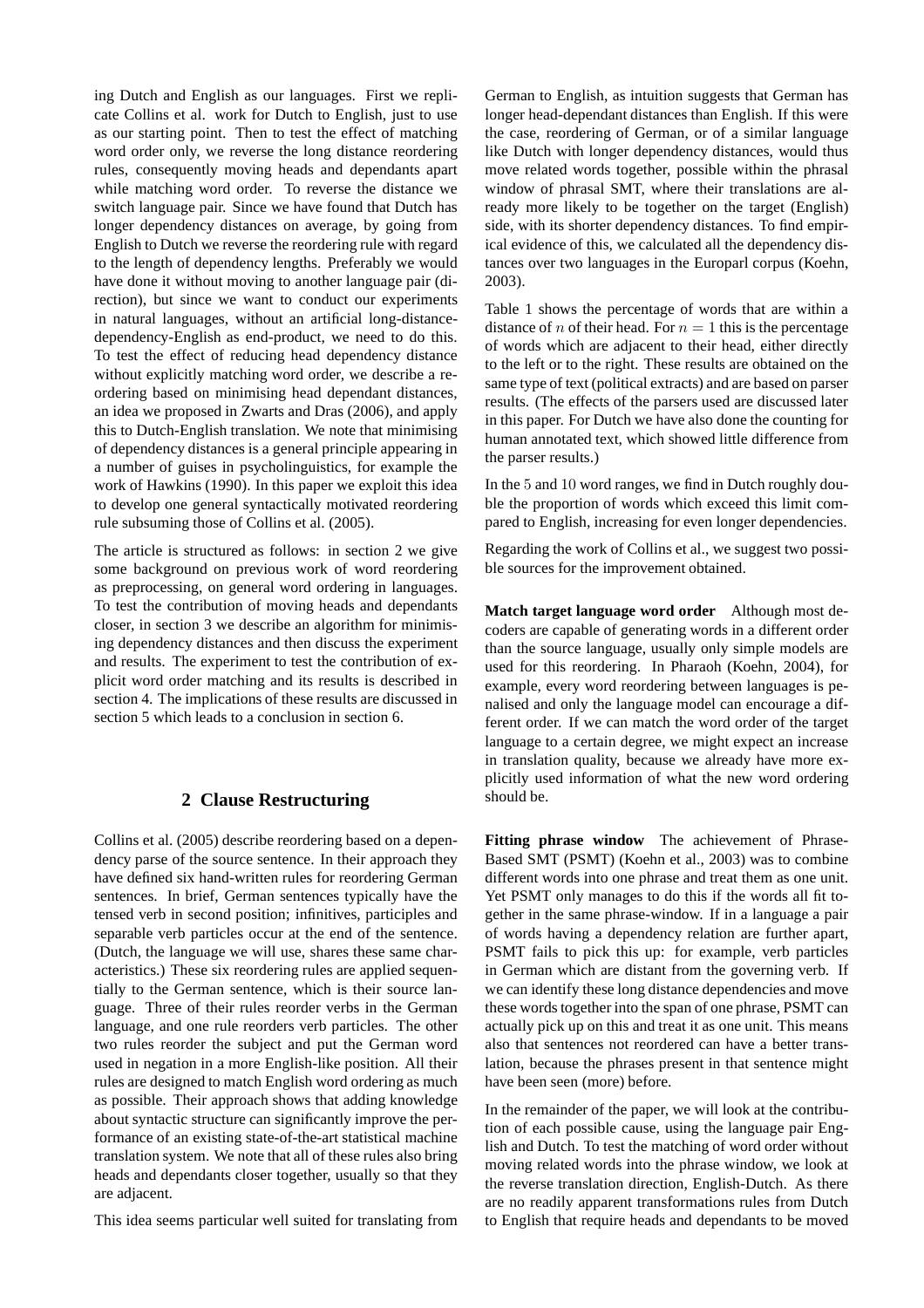|                                                                |  |  | $\leq$ 1   2   3   4   5   10   15   20                      |  |
|----------------------------------------------------------------|--|--|--------------------------------------------------------------|--|
| <b>English</b> 56.6% 77.7% 87.0% 91.6% 94.1% 98.7% 99.7% 99.9% |  |  |                                                              |  |
|                                                                |  |  | <b>Dutch</b> 53.0% 74.9% 83.3% 88.1% 91.2% 97.3% 98.9% 99.5% |  |

Table 1: Head to Child Dependency Distances

apart — and any case these would not parallel particularly closely the Collins-style rules — we instead just reverse the direction of the rules in this reversed translation direction as described in section 4. To test the effect of moving related words without explicitly matching word order, we propose the idea in the following section.

# **3 Minimal Dependency Reordering**

In this section we describe the basis of the algorithm for reducing head-dependant distance without explicitly matching word order, then give details of the algorithm and the experimental setup for evaluating it.

# **3.1 Word Order Tendencies in Languages**

In the field of psycholinguistics Hawkins (1990) argues that the word order in languages is based on certain rules, imposed by the human parsing mechanism. Therefore languages tend to favour some word orderings over others. He uses this to explain, for example, the universal occurrence of postposed sentential direct objects in Verb-Object-Subject (VOS) languages.

In his work, he argues that one of the main reasons for having certain word orders is that we as humans try to minimise certain distances between words, so that the sentence is easier to process. In particular the distance between a head and its dependants is important. An example of this is the English Heavy Noun Phrase shift. Take the following two sentence variants:

```
1. I give <NP> back
2. I give back <NP>
```
Whether sentence 1 or 2 is favourable, or even acceptable, depends on the size (heaviness) of the NP. If the NP is *it* only 1 is acceptable. When the NP is medium-sized, like *the book*, both are fine, but the longer the NP gets the more favourable 2 gets. When the NP reaches quite large sizes, (i.e. *the book that was given to me while . . .*), native speakers will say 1 is no longer acceptable. Hawkins explains this by using head-dependant distances. In this example *give* is the head in the sentence; if the NP is short, both the NP and *back* are closely positioned to the head. The longer the NP gets the further away *back* is pushed. The theory is that languages tend to minimise the distance. The example illustrates this, by the length of the NP: if the NP gets too long, we prefer 2 over 1, because we want to have *back* close to its head *give*. We want to use this behaviour, preference of short dependency distances, in MT.

# **3.2 The Basic Algorithm**

As in Collins et al. (2005), the reordering algorithm takes a dependency tree of the source sentence as input. For every node in this tree the linear distance, counted in tokens, between the node and its parent is stored. The distance for a node is defined as the closest distance to the head of that node or its children.

To illustrate the algorithm of this section we present the following two examples:

(1). Verb initial in VP:

**normal order:** wij moeten dit probleem aanpakken we must this problem tackle **reordered:** wij moeten aanpakken dit probleem we must tackle this problem **reference:**

*we must tackle this particular problem*

### (2). Verb Particle reordering:

**normal order:**

het parlement neemt de resolutie aan the parliament takes the resolution over

# **reordered:**

het parlement neemt aan de resolutie the parliament takes over the resolution **reference:**

*parliament adopted the resolution*

As an example of the calculation of distances, the left tree of Figure 1 is the dependency tree for the normal order for example (1); nodes are annotated with the distance from the word to its governor.<sup>1</sup>

Based on the distance of the different child nodes we want to define an optimal reordering and pick that one. This means we have to score all the different reorderings. We want a scoring measure to do this that ignores the sign of distances so that they can be aggregated, and gives higher weight to longer dependency distances. Thus, similar to various statistical optimisation algorithms such as Least Mean Squares, we calculate the square of the Sum of the Head Distances (SHD<sup>2</sup>) for each node *n*, defined as:

$$
SHD2(n) = \sum_{c \in children(n)} Distance(c, n)2
$$

Alternatively an absolute value could have been selected,

<sup>&</sup>lt;sup>1</sup>Note that in example 1 *probleem* gets a value of 1, although the word itself is 2 away from its head; we are measuring the distance from this complete constituent and not this particular word.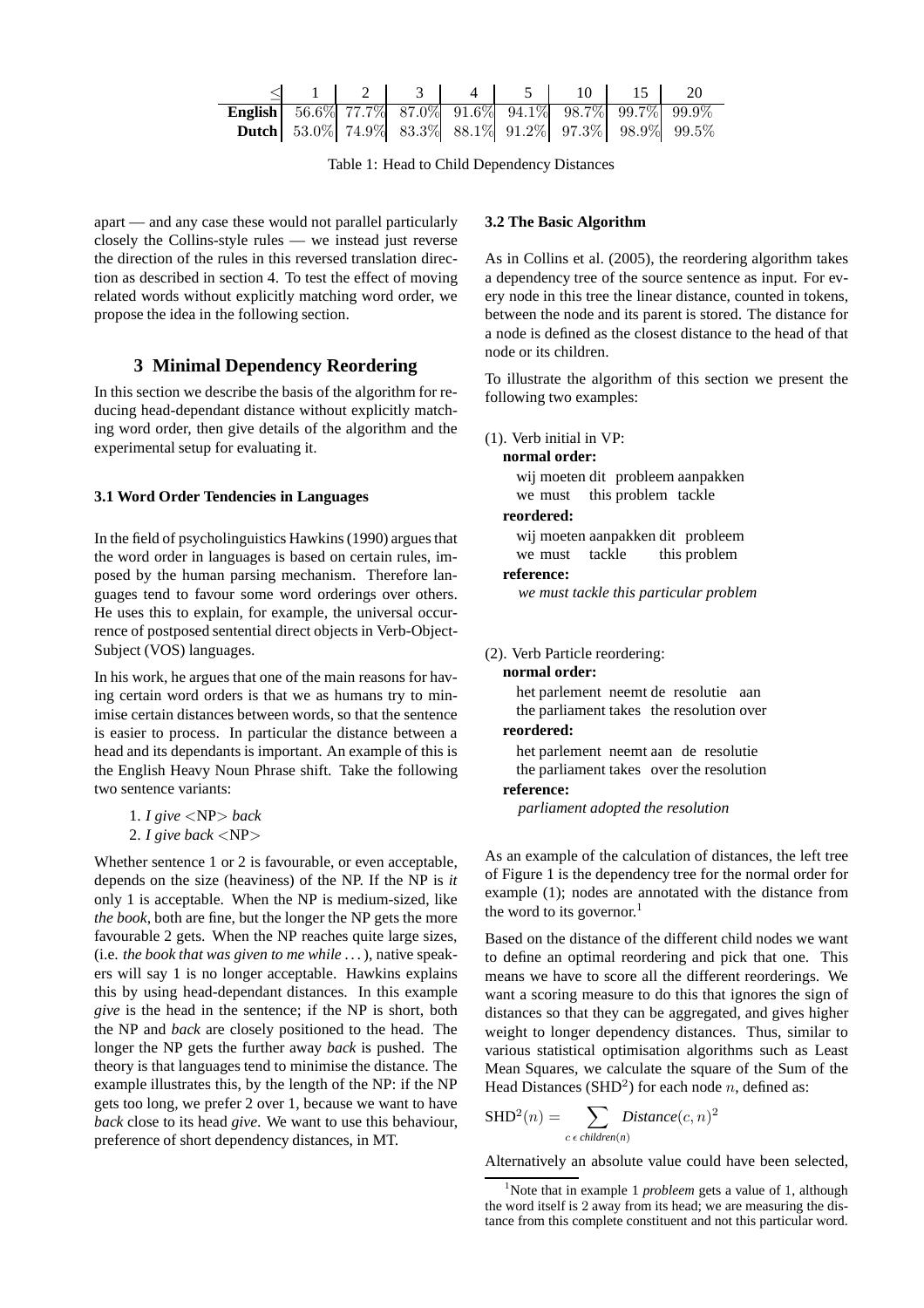

Figure 1: Reordering based on the sum of the head distances

but we want to penalise longer dependencies more heavily. A squared value delivers this property: a long distance dependency now results in a higher score than two short dependencies.

Every different ordering of children and head has a SHD<sup>2</sup> value; we are interested in minimising this value. We give an SHD<sup>2</sup> example in Figure 1.

We then reorder the children so that the  $SHD<sup>2</sup>$  score of a node is minimised. The right-hand tree of Figure 1 gives an example. In example 1 we can see how the Dutch verb *aanpakken* is moved to the beginning of the verb phrase. In this example we match English word order, even though this is not an explicit goal of the metric. The second example does not match English word order as such, but in Dutch the verb *aannemen* was split into *aan* and *neemt* in the sentence. Our reordering places these two words together so that PSMT can pick up that this is actually one single unit. Note that the two examples also demonstrate two of Collins et al. (2005) hand-written rules. In fact, this principle subsumes all the examples given in that paper in the prototypical cases.

In implementing the algorithm, for each node with children we calculate the  $SHD<sup>2</sup>$  for all permutations (note that this is not computationally expensive as each node has only a small number of children). We select the set of sibling orders with a minimal SHD<sup>2</sup>. This is indeed a set because different orderings can still have the same SHD<sup>2</sup> value. To break tie we choose the member of the set with the fewest breaks in runs in the ordering of siblings. We describe this in more detail in Zwarts and Dras (2006).

To derive the dependency trees for Dutch, we used the Alpino (Bouma et al., 2000) parser.<sup>2</sup> Because this grammar comes with dependency information we closely follow their definition of head-dependant relations, deviating from this in only one respect. The Alpino parser marks auxiliary verbs as being the head of a complete sentence, while we took the main verb as the head of sentence, transforming the parse trees accordingly (thus moving closer to semantic dependencies).

The Alpino parser does not always produce projective parses. Reading off parse trees of Alpino in some cases already changes the word order, which leads to effects we discuss below.

### **3.3 Reordering Models**

We investigate four models for Dutch to English, with the aim of comparing an approach which minimises dependency distances with one based on Collins et al.

The first, the 'Alpino model', is to measure the impact of the parser used, as Alpino does some reordering that is intended to be linguistically helpful. We want to know what the result is of using a dependency parser which does not generate projective parses i.e. there are parses which do not result into the original sentence if we read off the tree for this parse. In this model we parse the sentences with our parser, and we simply read off the tree. If the tree is projective this results in the original tree. If this is not the case we keep for every node the original order of its children. We use this as our baseline, as the methods defined below use this word order as their starting point.

Our aim here is to define a method close to the Collins-style rules, which only reorder single-constituent units. First, however, we define our 'full model', which chooses the reordering as described in section 3.2. We expect the algorithm may be too 'enthusiastic' in reordering. For example, when we encounter a ditransitive verb the algorithm usually would put either the direct or the indirect object in front of the subject. Longer constituents were moved to completely different positions in the sentence. This kind of reordering could be problematic for languages, like English, which heavily rely on sentence position to mark the different grammatical functions of the constituents. More importantly we want to have a closer match to Collins et al. rules. In their experiment the vast majority of reordered chunks are single token constituents. For comparative reasons we keep the 'full model' and included that model in our experiments.

We therefore defined the 'limited model', a restriction on the previous model where only single tokens can be reordered. When analysing previous syntactically motivated reordering (Collins et al., 2005) we noticed that in most cases constituents consisting of one token only were repositioned in the sentence. Furthermore since sentence ordering is so important we decided only to reorder if 'substantial' parts were changed. To do this we introduced a threshold  $R$  and only accepted a new ordering if the new

<sup>2</sup>We would like to thank van Noord from the University of Groningen for kindly providing us the parses made by Alpino for most of the Dutch sections for the relevant data.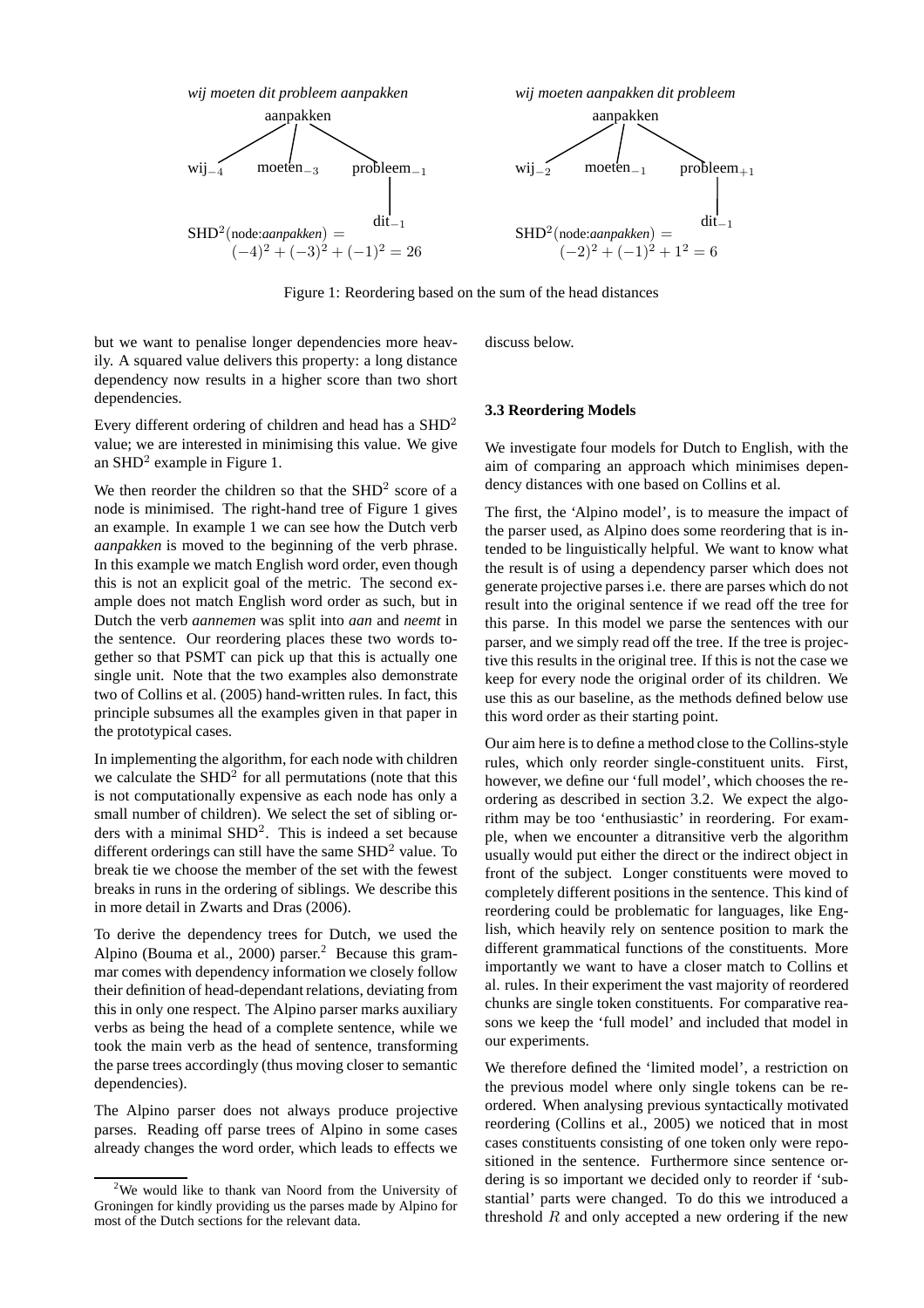$SHD<sup>2</sup>$  has a reduction of at least R in regard to the original sentence ordering. If it is not possible to reduce  $SHD<sup>2</sup>$  that far we would keep the original ordering. We varied  $R$  between 0 and 1, for our final results in this work we used the value  $R = 0.9$ .

As a comparative we tried to reimplement the work of Collins et al. (2005). Given the availability of data and parsers, we tried to do this with the language pair Dutch-English, instead of the original German-English. Dutch and German share virtually all of the same grammatical rules for word order with respect to the Collins et al. rules.

We reimplemented the six rules in Collins et al. (2005) as closely as possible given our language pair and our parser, the Alpino parser. The 'Collins Model' will show us the impact of our parser and our choice of language pair. The changed rules, are implemented as follows:

- 1. **Verb Initial** In every constituent marked by Alpino as VC we move the head to first position. This results in moving verbs in a VP to the initial position.
- 2. **Verb 2nd** In subordinate clauses we move the verb to follow the complementiser. To recognise a subordinate clause we used constituents marked as cp by Alpino which have a cmp on its first position.
- 3. **Move Subject** In every clause we move the subject to immediately precede the head. Clauses are recognised by Alpino as ssub and smain.
- 4. **Particles** Verb particles are moved to immediately precede the verb. Verb particles are explicitly marked by Alpino.
- 5. **Infinitives** In the work of Collin et al., some verbs were not yet in the correct position. In this step they flatten the structure of the parse tree. Since in our work we already do this to make the right verb the head, this rule is disabled.
- 6. **Negation** This step tries to move the words indicating negation, like *not*, to the right position. Since these words are not explicitly marked by Alpino we search for specific lexical items. For all modifiers which match the Dutch word *niet* or *nooit*, we move it to directly follow the head verb.

# **3.4 Experimental Setup**

For our experiments we used the decoder Pharaoh (Koehn, 2004). We use the default settings for Pharaoh, so that the parameters are not tweaked to optimise this language pair. Possible higher absolute scores might be acquired by doing this, but we aim to as closely as possible the work of Collins et al. (2005), where no minimum error rate training was carried out.

For the phrase extraction we used our own implementation of the algorithm which is described in the manual of Pharaoh. As a language model we used the SRILM (Stolcke, 2002) toolkit. We used a trigram model with

|                         | <b>BLEU</b> |
|-------------------------|-------------|
| <b>Dutch to English</b> |             |
| Not Reordered           | 0.207       |
| Alpino                  | 0.198       |
| Collins                 | 0.208       |
| F <sub>II</sub> 11      | 0.196       |
| Limited                 | 0.203       |

Table 2: Automatic evaluation metrics for the dependency minimising models

interpolated Kneser-Ney discounting.

For a baseline we used the Pharaoh translation made with a GIZA++ (Och and Ney, 2003) training on unchanged text, and the same phrase extractor was used for all of our models.

As an automated scoring metric we used the BLEU (Papineni et al., 2002) and the F-Measure (Turian et al., 2003) evaluation metrics.<sup>3</sup>

For our training data we used the Dutch and English portions of most of the Europarl Corpus. Because one section of the Europarl corpus was not available in a parsed form, this was left out. After sentence aligning the Dutch and the English part we divided the corpus into a training and a testing part. From the original available Dutch parses we selected every 200th sentence for testing, until we had 1500 sentences. We have a little over half a million sentences in our training section.

### **3.5 Results**

For the four different models, results are given in Table 2. The first interesting result is the impact of the parser used. In the Europarl corpus 29% of the sentences have a different word order when just reading off the Alpino parse compared to the original word order. It turns out that our results for the Alpino model do not improve over a model where no reordering is performed.

In the original Collins et al. work, the improvement over the baseline was from 0.252 to 0.268 (BLEU) which was statistically significant. Here, the starting point for the Collins reordering is the read-off from the Alpino tree; the appropriate baseline for measuring the improvement made by the Collins reordering is thus the Alpino model, and the Collins model improvement is (a comparable) 0.01 BLEU point.

The Full Reordering model in fact does worse than the Alpino model. However, in our Limited Reordering model, our scores show a limited improvement in both BLEU and F-Measure above the Alpino model score.

In this model only half of the sentences  $(49\%)$  are re-

<sup>&</sup>lt;sup>3</sup>In this article, we used our own implementations of the BLEU and the F-Measure score available from

http://www.ics.mq.edu.au/<sup>∼</sup>szwarts/ Downloads.php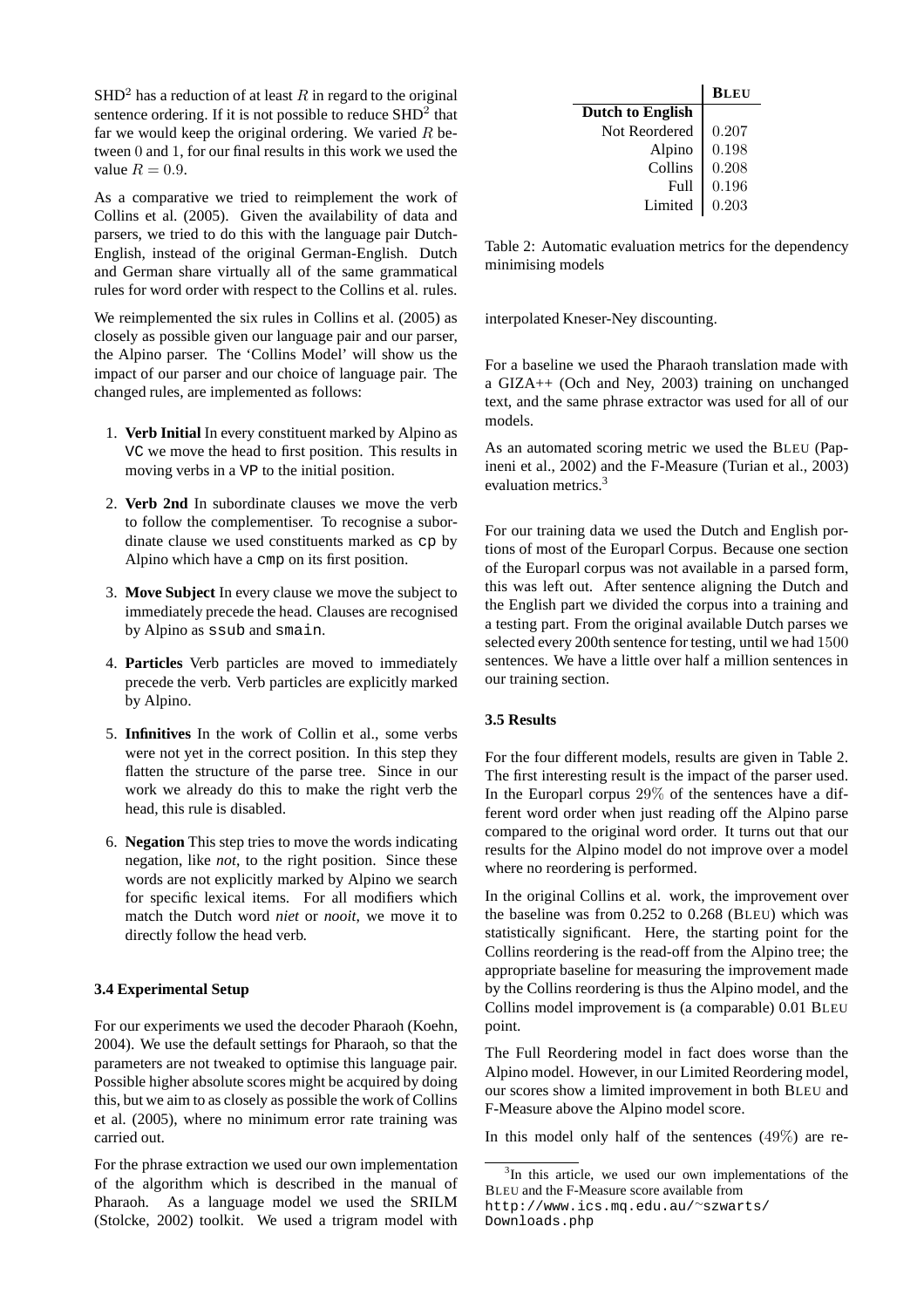|                |              | 'Limited Reordering' success                                          |  |  |  |
|----------------|--------------|-----------------------------------------------------------------------|--|--|--|
| $\mathbf{1}$   | B            | the democratisation process is web of launched                        |  |  |  |
|                | L            | the democratisation process has been under way                        |  |  |  |
|                | R            | the process of democratisation has only just begun                    |  |  |  |
| $\mathcal{L}$  | <sub>B</sub> | the cap should be revised for farmers to support                      |  |  |  |
|                | L            | the cap should be revised to support farmers                          |  |  |  |
|                | R            | the cap must be reorganised to encourage farmers                      |  |  |  |
| 3              | B.           | but unfortunately i have to my old stand                              |  |  |  |
|                | L            | but unfortunately i must stand by my old position                     |  |  |  |
|                | R            | but unfortunately i shall have to adhere to my old point of view      |  |  |  |
| $\overline{4}$ | B.           | how easy it is                                                        |  |  |  |
|                | L            | as simple as that                                                     |  |  |  |
|                | R            | it is as simple as that                                               |  |  |  |
| 5 <sup>1</sup> | B.           | it is creatures with an sentient beings                               |  |  |  |
|                | $\mathbf{L}$ | there are creatures with an awareness                                 |  |  |  |
|                | R            | they are sentient creatures                                           |  |  |  |
|                |              |                                                                       |  |  |  |
|                |              | 'Limited Reordering' failure                                          |  |  |  |
| 6              | B.           | today we can you with satisfaction a compromise proposal put          |  |  |  |
|                | L            | today we can you and i am pleased submitting a compromise proposal    |  |  |  |
|                | R            | i am pleased to see that we have today arrived at a compromise motion |  |  |  |
| $\tau$         | B.           | this is a common policy                                               |  |  |  |
|                | L            | is this we need a common policy                                       |  |  |  |
|                | R            | a common policy is required in this area                              |  |  |  |
|                |              |                                                                       |  |  |  |

Table 3: Examples of translation, B: Baseline, L: Our Limited Reordering model, R: Human Reference

ordered compared to the original source sentences. But as mentioned in section 2 not-reordered sentences can also be translated differently because we hope to have a better phrase table. When we compare sentence orders from this model against the sentence ordering from the direct readoff from the Alpino parser  $46\%$  of the sentences have a different order, so our method does much more than changing the 29% changed sentences of the Alpino read-off up to 49%.

Table 2 shows that reordering English as a preprocessing step for translating Dutch, results in up to half a BLEU percentage point. In this model we explicitly match target language, yet for most reorderings we increase dependency length. Now we observe half a BLEU percentage point improvement when we optimise for dependency length, an improvement weaker than the original, but still positive.

Since BLEU scores are not always indicative of translation quality (improvement) (Callison-Burch et al., 2006) in Table 3 we present some examples where we actually produce better translations than the baseline, and below that some examples where the baseline beats our model on translation quality. Example 3 takes advantage of a moved verb; the original Dutch sentence here ends with a verb indicating that the situation is unchanged. Example 2 also takes advantage of a moved final verb. In example 4, the baseline gets confused by the verb-final behaviour.

# **4 From Short to Long Dependencies**

We investigate one model with translation direction English to Dutch where matching target language results in building longer dependencies. The model for English to Dutch is built to reflect as close as possible the rules in Collins et al. (2005), but in the opposite direction. In this case, the results should help decide whether final reordering improvements are predominantly caused by target language matching, or by the fact that we fit the (P)SMT model mechanisms better.

# **4.1 Algorithm and Experimental Setup**

Th experimental setup is as in 3.4. For English we use the commercial Connexor parser (Tapanainen and Järvinen, 1997). Since our English reordering model is not based on head-dependant distances directly but hand crafted rules, it is less important that the notion of what constitutes a head is slightly different in Connexor from Alpino.

To match the rules in reverse we propose the following rule set for reordering:

- 1. If the auxiliary verb 'do' is present as a head of a NEG element (i.e. 'not'), these two nodes are fused into one node marked as new NEG node.
- 2. All verbs are moved to the end of the verb phrase, maintaining the original verb sequence.
- 3. Inflected verbs are moved directly after the subject.
- 4. In subordinate clauses the inflected verb is moved to the end of the verb phrase.
- 5. Nodes marked as NEG are moved to the position before main verb in the verb phrase, or right after the main verb is that verb is inflected.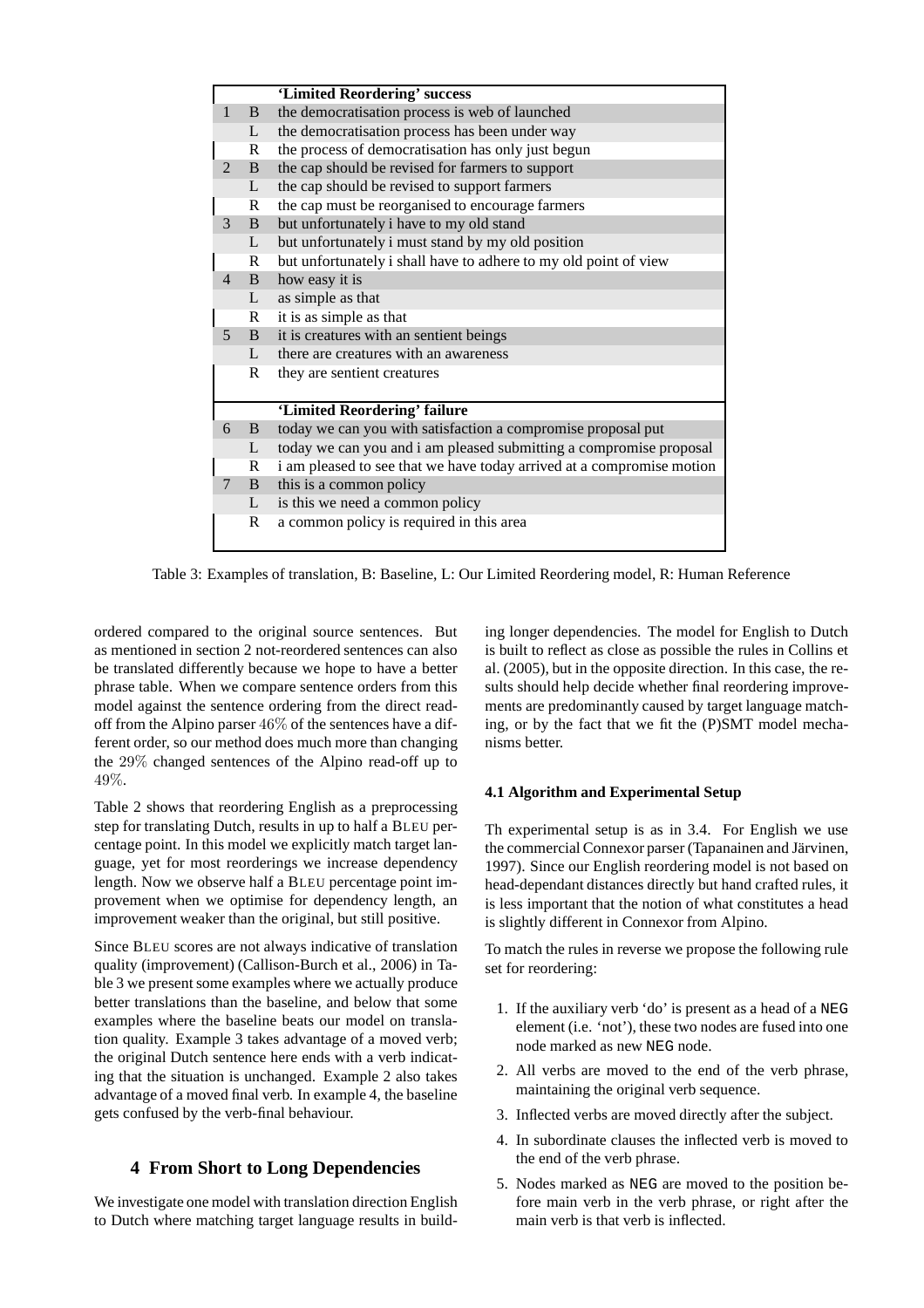|                             | <b>BLEU</b> |
|-----------------------------|-------------|
| <b>English to Dutch</b>     |             |
| Not Reordered $\vert$ 0.162 |             |
| Reordered $\vert$ 0.167     |             |

Table 4: Automatic evaluation metrics for the matching target language models

Phrasal verbs are not yet moved, as most phrasal verbs in Dutch come from non-phrasal verbs in English.

### **4.2 Results**

Again as seen in table 4 we observe half a BLEU point percent increase when we explicitly match target language word order, while not minimising dependency distances, but rather increasing them. We note that this half a BLEU point is from a different base (0.162 vs 0.198); proportionally the improvement is weaker than the original Collinsstyle rules.

### **5 Discussion**

The Full Reordering model, without the limitation of moving only one token constituent and the  $R$  threshold, reorders most of the sentences: 90% of the Dutch sentences get reordered. As can be seen from Table 4, our scores drop even further than using only the Alpino model. Getting too close to the ideal of limiting dependency distance, we actually move large clauses around so much, for a language which depends on word order to mark grammatical function, that the sentences get scrambled and lose too much information. Manually judging the sentence we can find examples where the sentence locally improved in quality, but overall most translations are worse than the model without reordering.

In addition, the phrase table for the Fully Reordered model is much smaller than the phrase table for the non-reordered model. At first, we thought this was due to the new model generalising better. For example, we find the verb particle more often next to the governing verb than in other contexts. However a better explanation for this in light of the negative results for this model is based on the GIZA++ training. Eventually the phrases are derived from the output of a GIZA++ training which iteratively tries to build IBM model 4 (Brown et al., 1993) alignments on the sentence pairs. When the source sentences are extremely reordered (e.g. an object moved before the subject) the distortion model of model 4 makes it harder to link these words, so eventually we would extract fewer phrases.

Comparing the results of the Limited model to the reimplementation of the Collins rules in this work, we see that we have achieved a weaker improvement of half the magnitude, without using any language-specific rules. That the approach works by bringing related words closer, in a way that can be taken advantage of by the phrase mechanisms of SMT without explicitly matching the syntax of the target language, suggests that this is a source of the improvement obtained by the reordering approach of Collins et al.

Comparing the results for translation going in a translation direction where we decrease dependency distances (Dutch to English) to a translation in a direction where we increase these distances (English to Dutch) we notice that we also get an improvement of half a BLEU percentage point, which is weaker than the original. We therefore assume that both effects are important in explaining as to why word reordering works in (P)SMT. We hypothesise that both effects are weaker when they are executed individually without the other, but unlike the popular assumption it is not only target language matching which is important. More word reordering issues might be important in (P)SMT, but dependency distance minimisation as well as target language matching seems important in explaining which mechanism is important in explaining quality improvement in the (P)SMT paradigm.

### **6 Conclusion and Future Work**

Previous work has demonstrated that reordering of the text in the source language can lead to an improvement in machine translation quality. We have questioned the reasons as to why improvement might occur. Previously, methods either tried to acquire appropriate rules for reordering by learning, or have used hand-coded rules that take account of specific differences between language pairs. In this work, we have explored how a claimed universal property of language — that there is a tendency to minimise the distance between a head and its dependants — can be adapted to automatically reorder constituents in the source language. This leads to an improvement in translation quality when the source language, Dutch, is one where this tendency is less present than in the target language English. An improvement is also observed in the opposite experiment, where we increase dependency lengths, but match target language word order. This is when the translation direction is reversed. Each leads to an improvement, but one that is weaker than the original. This suggests that what is contributing to the improvement obtained in the reordering is both the collapsing of elements into the phrasal window, and a better model for word reordering, since current word reordering mechanisms in (P)SMT are fairly weak. In demonstrating this, we have shown that an algorithm based on generic dependency minimisation can result in half the improvement of an approach using language specific rules. In future work, we first of all aim to find out why the process of parsing the Dutch causes the initial degrading results, which does not appear to have been the case for German. This leads to the more general question of when parsers are problematic for this kind of approach and how to know when this is the case.

### **References**

Gosse Bouma, Gertjan van Noord, and Robert Malouf. 2000. Alpino: Wide Coverage Computational Analysis of Dutch. In *Computational Linguistics in the Netherlands (CLIN)*.

Peter F. Brown, Stephen Della Pietra, Vincent J. Della Pietra, and Robert L. Mercer. 1993. The Mathematic